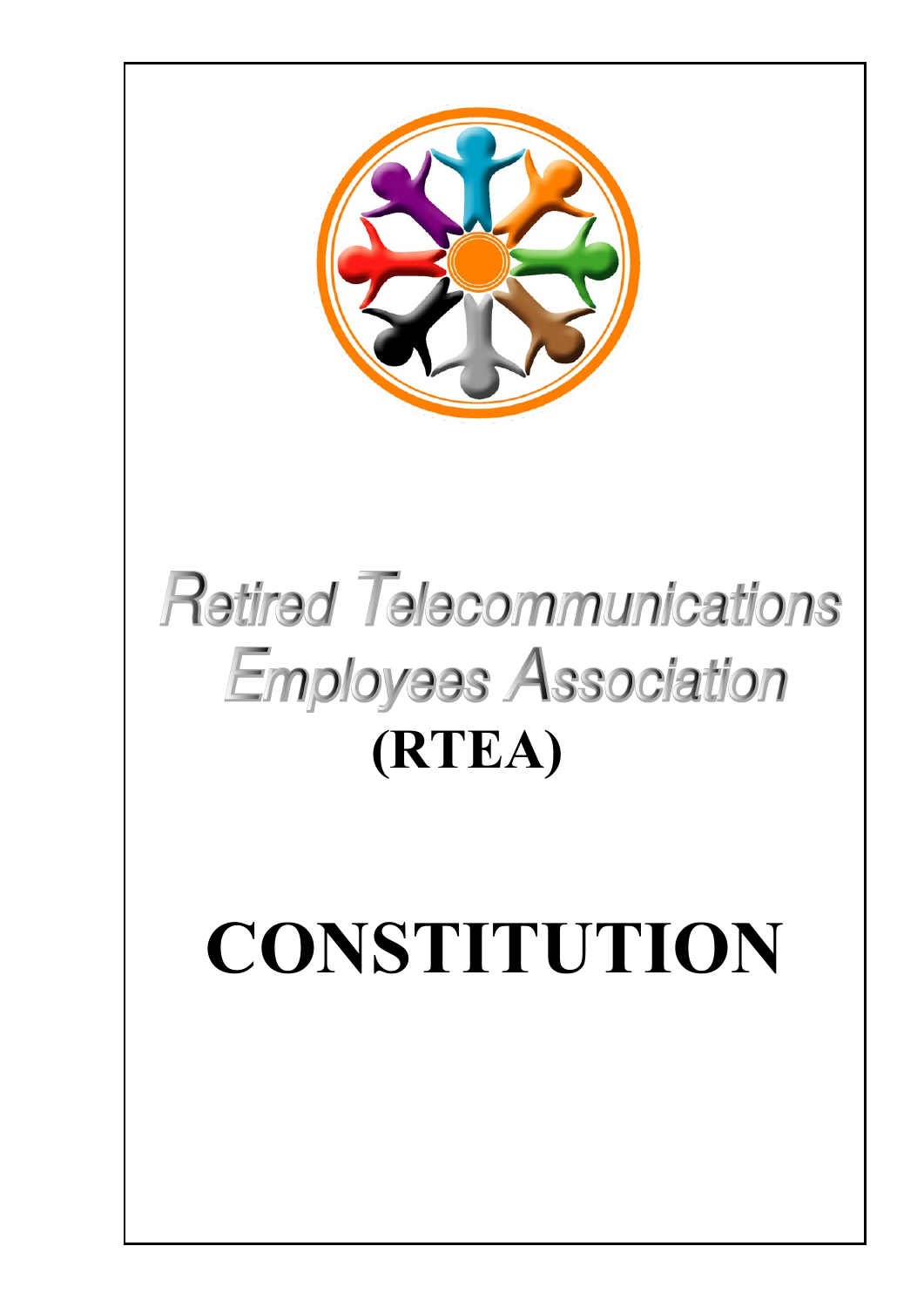## **RTEA** Constitution

## Contents

| Part I         |  |  |
|----------------|--|--|
| 1              |  |  |
| 2              |  |  |
| 3              |  |  |
| $\overline{4}$ |  |  |
|                |  |  |
| 5              |  |  |
|                |  |  |
| 6              |  |  |
| $\frac{1}{2}$  |  |  |
| 8              |  |  |
| 9              |  |  |
| 10             |  |  |
| 11             |  |  |
| 12             |  |  |
| 13             |  |  |
| 14             |  |  |
| 15             |  |  |
|                |  |  |
| 16             |  |  |
| 17             |  |  |
| 18             |  |  |
| 19             |  |  |
| 20             |  |  |
| 21             |  |  |
| 22             |  |  |
| 23             |  |  |
| 24             |  |  |
| 25             |  |  |
| Part V         |  |  |
| 26             |  |  |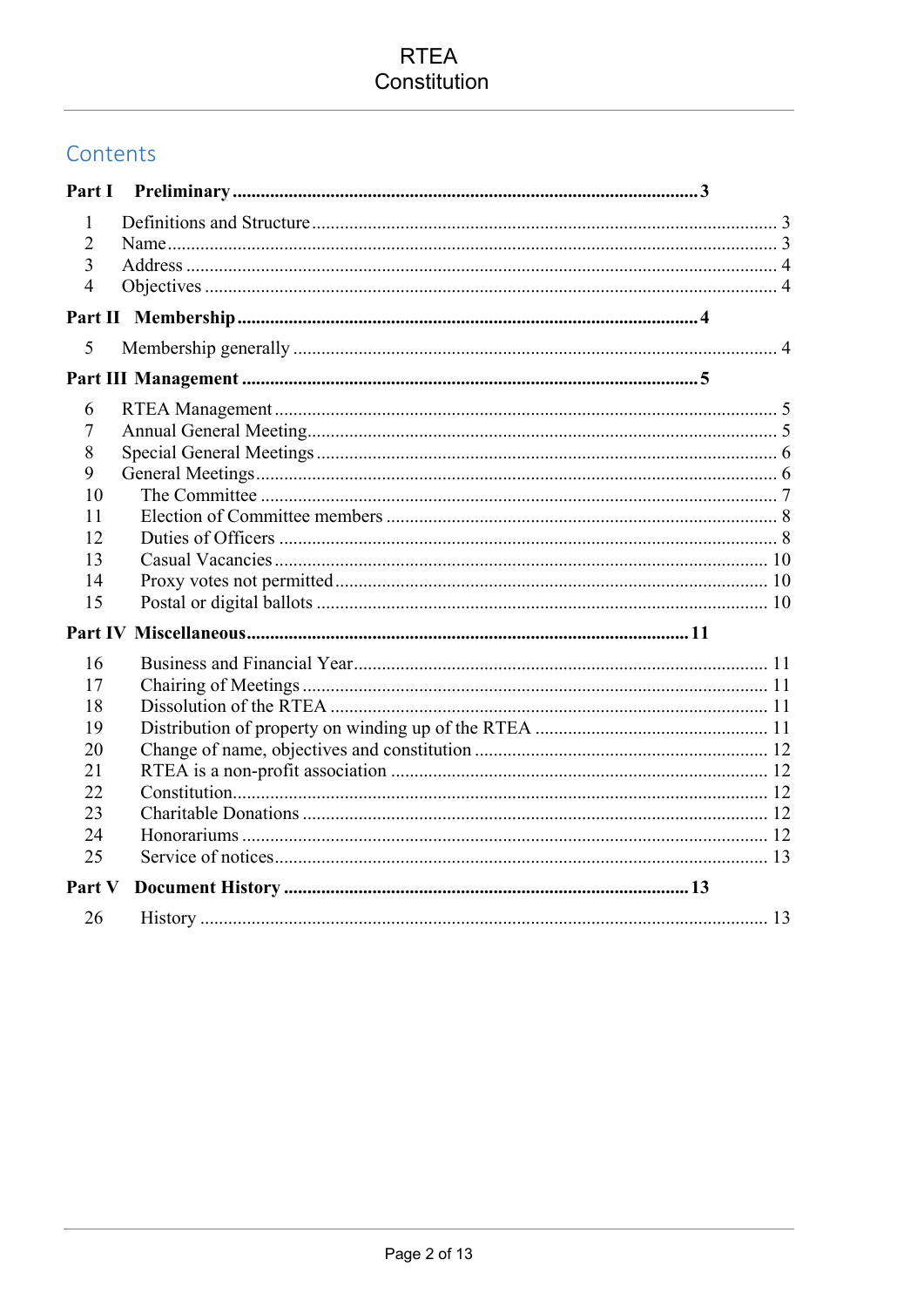## <span id="page-2-1"></span><span id="page-2-0"></span>**Part I Preliminary**

## **1 Definitions and Structure**

#### **Definitions within this Constitution:**

- A. All references to the "Committee" shall mean the "Committee of Management of the RTEA"
- B. "Ordinary Committee member" means a member of the Committee who is not an office-bearer
- C. "Secretary" means:
	- i. the person holding office under this constitution as secretary or
	- ii. if no person holds that office, the Public Officer of the RTEA.
- D. "Special General Meeting" means a general meeting other than an Annual General Meeting or a monthly General Meeting
- E. Throughout this document, the symbol  $(>)$  means "greater than" i.e.  $($ >50%) means greater than 50%
- F. The "Act" means the [Associations Incorporation Act 2009](http://www.legislation.nsw.gov.au/xref/inforce/?xref=Type%3Dact%20AND%20Year%3D2009%20AND%20no%3D7&nohits=y)
- G. The "Regulation" means the [Associations Incorporation Regulation 2016](http://www.legislation.nsw.gov.au/xref/inforce/?xref=Type%3Dsubordleg%20AND%20Year%3D2010%20AND%20No%3D238&nohits=y)
- H. A reference to a function includes a reference to a power, authority and duty
- I. A reference to the exercise of a function includes, if the function is a duty, a reference to the performance of the duty
- J. The provisions of the [Interpretation Act 1987](http://www.legislation.nsw.gov.au/xref/inforce/?xref=Type%3Dact%20AND%20Year%3D1987%20AND%20no%3D15&nohits=y) apply to and in respect of this Constitution in the same manner as those provisions would so apply if this Constitution were an instrument made under the Act
- K. Should the RTEA become incorporated under Fair Trading, a Public Officer will need to be appointed by the Committee. That Officer will be responsible for all legal interactions with NSW Fair Trading. The Secretary's address however will remain the postal address of the RTEA.

#### **The structure of this Constitution document is by:**

- L. Part identified in upper case Roman numerals (I–V)
- M. Section identified by decadic numbering (0-9)
- N. Subsection identified by upper case alpha letters (A-Z)
- O. Clause identified by lower case Roman numerals (i, ii …. xxxv).

## <span id="page-2-2"></span>**2 Name**

This Association shall be known as the

## "Retired Telecommunications Employees Association".

It may be abbreviated as "RTEA".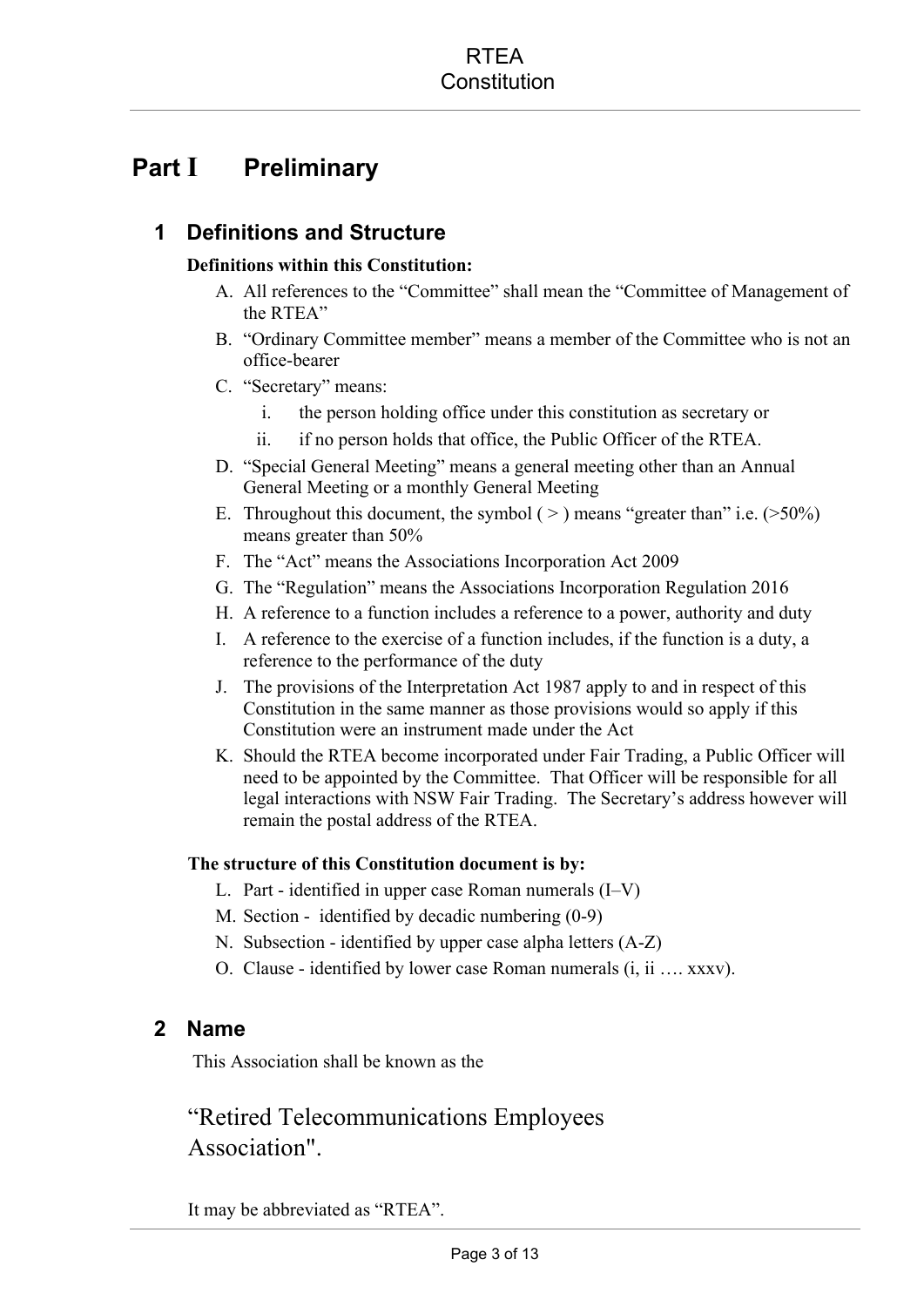## <span id="page-3-0"></span>**3 Address**

The official address of the RTEA shall be that of the Secretary and all correspondence shall be addressed to the Secretary.

## <span id="page-3-1"></span>**4 Objectives**

- A. To take appropriate measures to secure, maintain and improve the superannuation and pension rights of members by direct activity and/or co-operation with organisations with similar objectives, on a non-partisan basis
- B. To provide an accessible forum for discussion of matters relevant to the welfare of members
- C. To arrange functions to encourage friendship between members
- D. To produce and distribute a maximum of 10 newsletters annually. (Note: Cost of production and postage, where applicable, to be borne by members receiving mailed copies.)
- E. To maintain a website for members' information.

## <span id="page-3-2"></span>**Part II Membership**

## <span id="page-3-3"></span>**5 Membership generally**

- A. Membership entitlement shall be available to all former and retired employees from the Telecommunications' Industry.
- B. No new member can vote at meetings until one month after the date of receipt of payment of their membership joining fee
- C. The partner of a deceased member will be offered free membership of the RTEA
- D. Any retired member of a union or telecommunications company which does not have a retired members association shall be eligible to be a member of the RTEA, if nominated by a member and seconded by another member of the RTEA
- E. Honorary Life Membership may be conferred by the Committee upon any RTEA member having performed extraordinary service to the RTEA, such conferment to be endorsed by a General Meeting.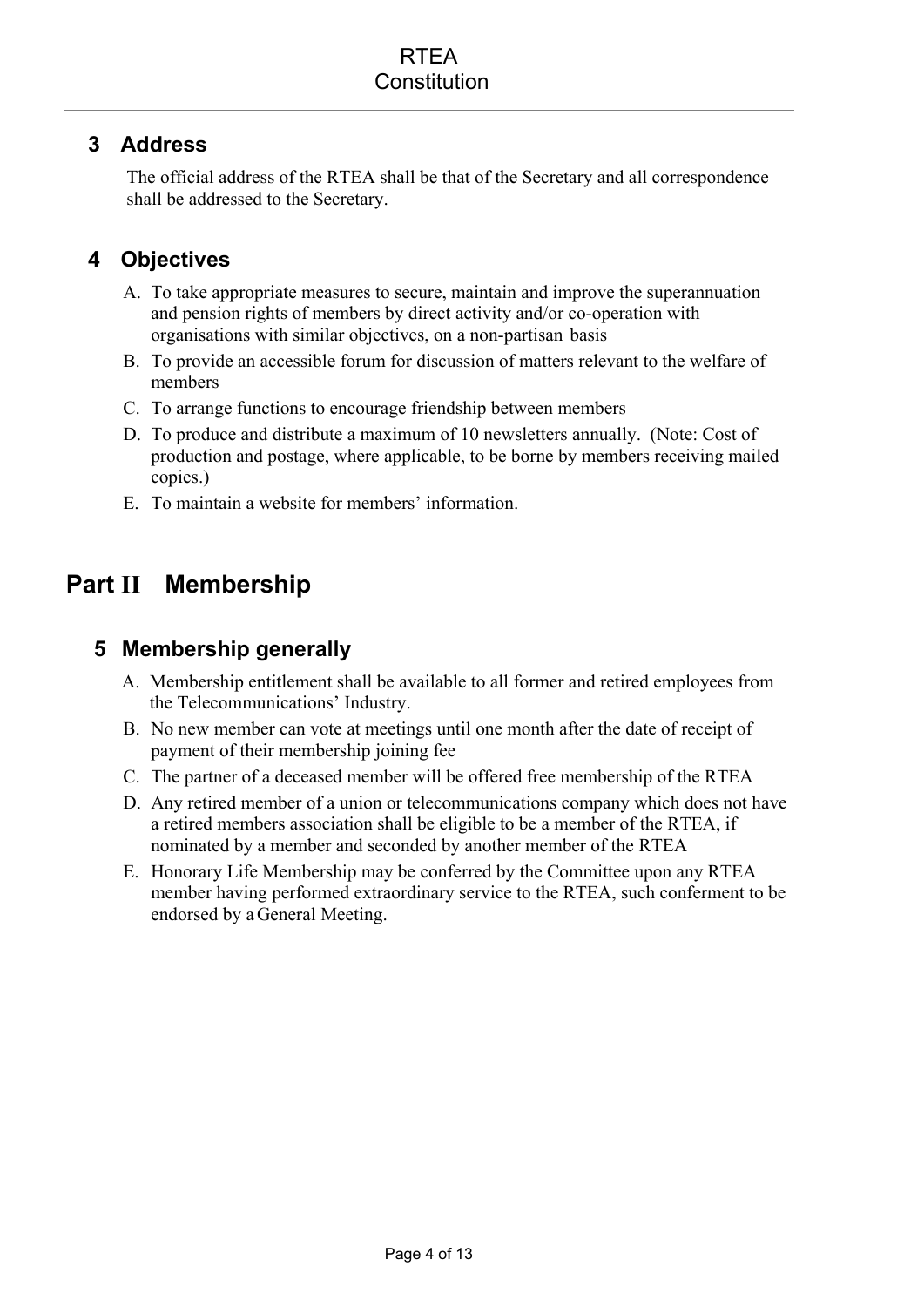## <span id="page-4-0"></span>**Part III Management**

## <span id="page-4-1"></span>**6 RTEA Management**

- A. General Meetings of the RTEA duly convened under these rules shall be the highest authority of the RTEA and shall:
	- i. Control the affairs of the RTEA under the direction of the Committee
	- ii. Set the membership joining fee
	- iii. Authorize and create sub-branches in the State of New South Wales
	- iv. Appoint auditors.
- B. All Meetings shall not be earlier than seven days after the accepted date of posting of advice to the members
- C. At all General Meetings, the Committee shall seek direction from the members on suggestions raised at, and submit motions from, the previous Committee Meeting
- D. General Meetings shall be held monthly, except in the months of December and January, when the RTEA shall be in recess
- E. General Meetings shall be held at a venue located not more than 20 kilometres from the Central Railway Station, Sydney, unless a General Meeting decides otherwise, subject to subsection F
- F. At least one country or regional General Meeting shall be held each year
- G. The duties of the Secretary and Treasurer may be combined if found expedient and consistent with effective and efficient management
- H. At all meetings, the Rules of Parliamentary Debate shall apply
- I. Meetings shall not exceed two hours in duration unless a motion for an extension of time is carried at the meeting
- J. A meeting may be held at two or more venues using technologies approved by the Committee that gives every member a reasonable opportunity to participate
- K. A member who participates in a meeting via the approved technology is taken to be present at the meeting and, if the member votes at the meeting, is taken to have voted in person.

## <span id="page-4-2"></span>**7 Annual General Meeting**

- A. The Annual General Meeting shall be held in February of each year and shall be followed immediately by the February Monthly General Meeting
- B. The only business of the Annual General Meeting shall be:
	- i. Declare the meeting open
	- ii. Welcome
	- iii. Apologies
	- iv. Confirmation and adoption of the minutes of the previous Annual General Meeting
	- v. Confirmation and adoption of the annual report and audited financial statement and balance sheet
	- vi. Election of a returning officer
	- vii. Election of Committee

viii. Declare the meeting closed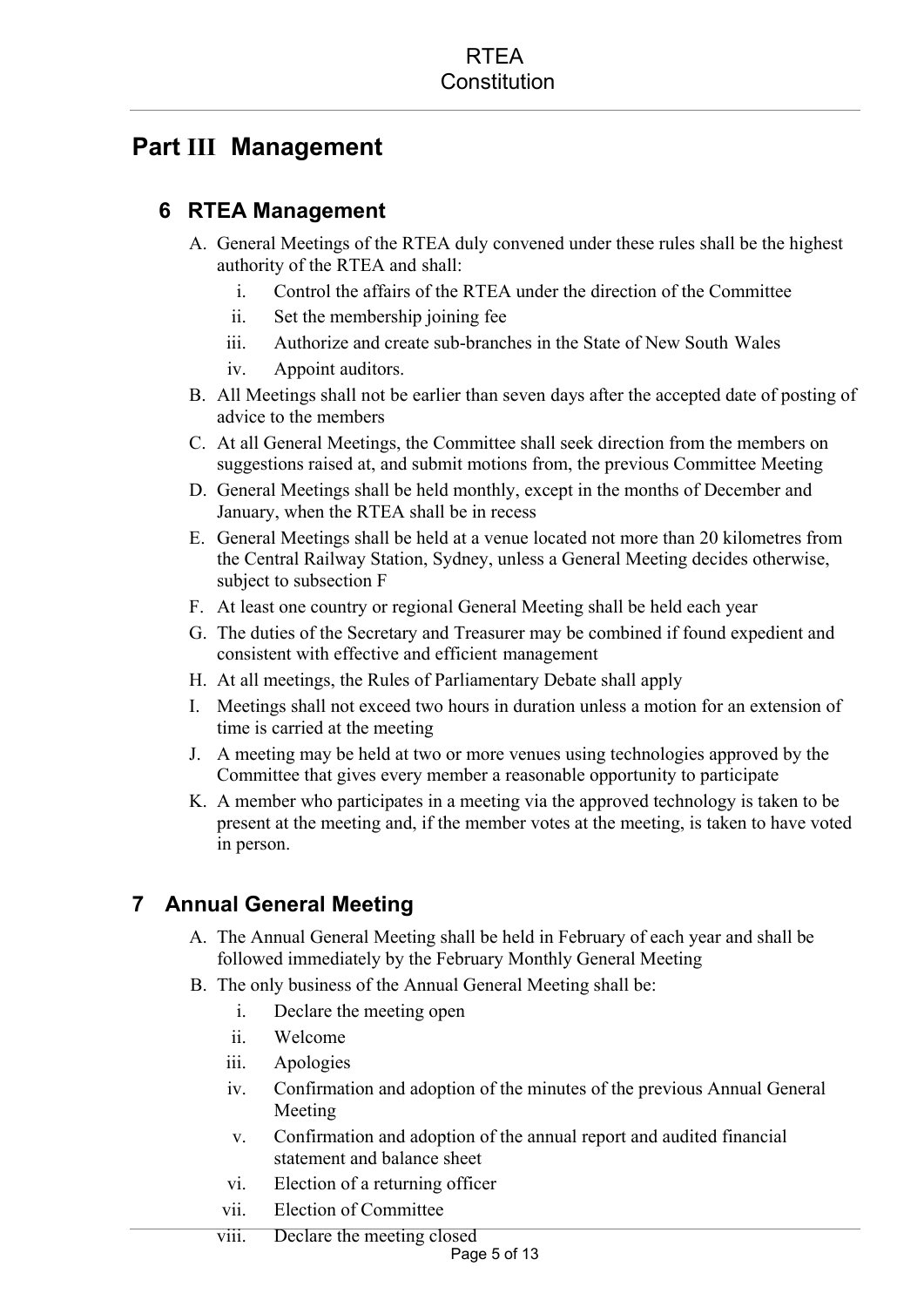C. Voting for adoption of reports and on the election of the Committee will require a majority vote (>50%) of those members attending the meeting and eligible to vote.

## <span id="page-5-0"></span>**8 Special General Meetings**

- A. A Special General Meeting may be called:
	- i. at the discretion of the Committee or
	- ii. upon the receipt by the Secretary of a requisition signed by not less than 25 members.
- B. The only business of a Special General Meeting shall be:
	- i. Declare the meeting open
	- ii. Welcome
	- iii. Apologies
	- iv. Dealing with the matter(s) that led to the Special Meeting being called
	- v. Dealing with any postponement, deferment or continuance relating to the matter(s)
	- vi. Declare the meeting closed.
- C. A special resolution may only be passed in accordance with section 39 of the Act
- D. Voting on a special motion will require a majority vote of at least seventy five percent (>75%) of those members attending the meeting and eligible to vote.

## <span id="page-5-1"></span>**9 General Meetings**

- A. The quorum for a meeting shall be not less than 20 members
- B. In the event that a General Meeting fails for lack of a quorum, a quorum of Committee members, if present, shall conduct the business of the meeting
- C. A quorum of the Committee for a General Meeting as defined in subsection 9B shall be eight members of which a minimum of three must be from the Executive
- D. In the event of a General Meeting being conducted as per subsection 9C, this meeting shall be conducted as a General Meeting with all members present participating
- E. Standing orders for General Meetings shall be as follows:
	- i. Declare the meeting open
	- ii. Welcome by chairperson to new attendees and visitors
	- iii. Apologies
	- iv. Expressions of Condolence if required
	- v. Confirmation and adoption of minutes of previous General Meeting
	- vi. Business arising from such minutes
	- vii. Confirmation and adoption of minutes of previous Committee Meeting
	- viii. Business arising from such minutes
	- ix. Confirmation and adoption of Treasurer's report
	- x. Confirmation and adoption of correspondence
	- xi. Confirmation and adoption of all remaining reports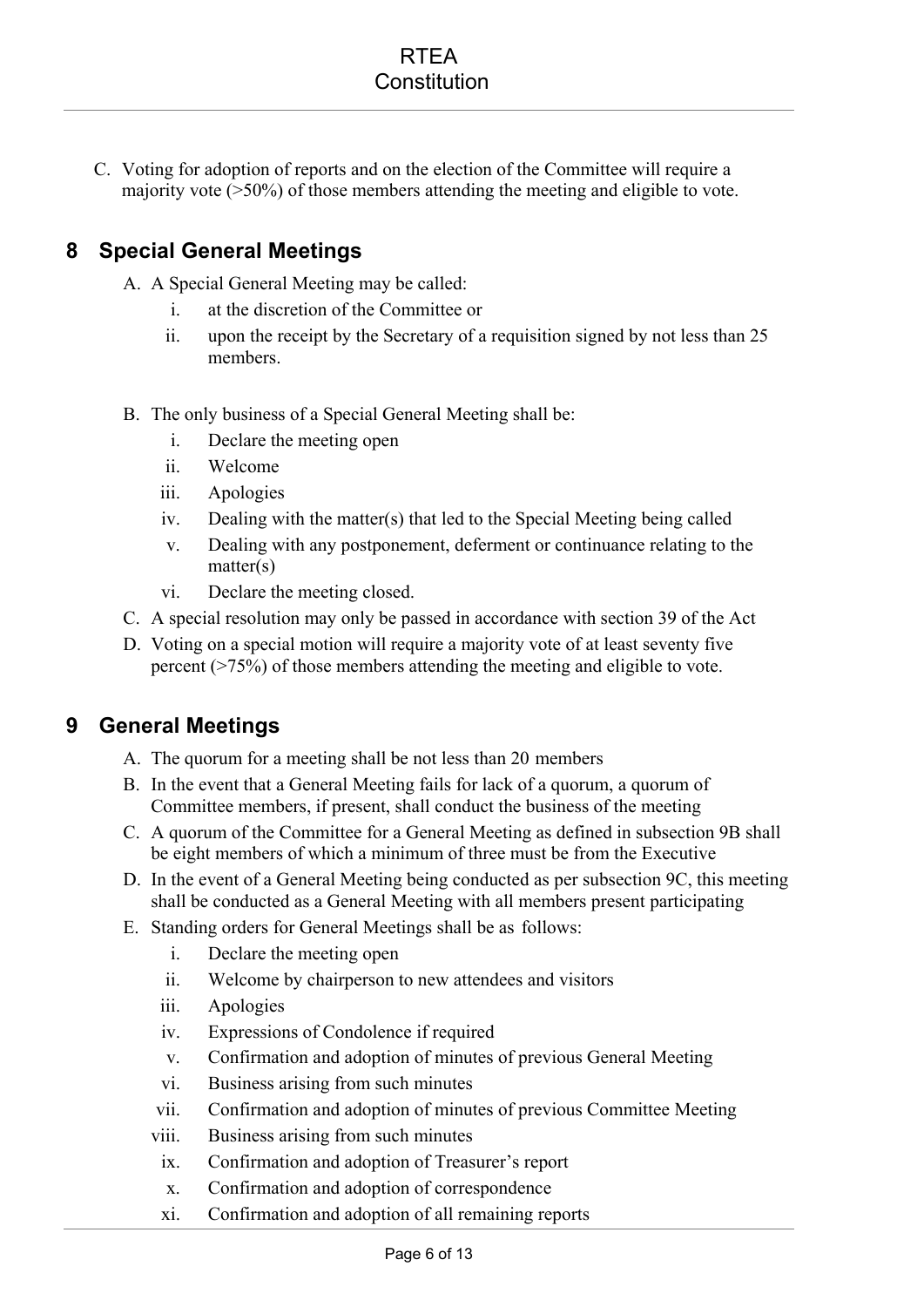- xii. Motions of which notice has been given
- xiii. General Business
- xiv. Declare the meeting closed.
- F. Voting on general motions will require a majority vote (>50%) of those members attending the meeting and eligible to vote.

## <span id="page-6-0"></span>**10 The Committee**

- A. The Committee shall conduct the affairs of the RTEA between General Meetings and shall report its proceedings to the next General Meeting
- B. Committee Meetings shall be held monthly, except in the month of December, when the RTEA shall be in recess
- C. The Committee may be called to meet in January as a planning meeting for the upcoming year
- D. Standing orders for all Committee Meetings shall be as follows:
	- i. Declare the meeting open
	- ii. Welcome by chairperson to attendees
	- iii. Expressions of Condolence if required
	- iv. Apologies
	- v. Confirmation and adoption of minutes of previous Committee Meeting
	- vi. Business arising from such minutes
	- vii. Confirmation and adoption of Treasurer's report
	- viii. Confirmation and adoption of correspondence
		- ix. Confirmation and adoption of all remaining reports
		- x. Debate / discussion on business carried forward from previous General Meeting
		- xi. Motions of which notice has been given
	- xii. General Business
	- xiii. Declare the meeting closed.
- E. Voting on general motions will require a majority vote (>50%) of those members attending the meeting and eligible to vote
- F. The Committee will include an Executive of six positions, being:
	- i. President
	- ii. Vice Presidents (two)
	- iii. Secretary
	- iv. Assistant Secretary
	- v. Treasurer.
- G. In addition, a maximum of 15 non-executive Committee members shall also be elected
- H. The Committee may appoint a:
	- i. Public Officer
	- ii. Welfare Officer
	- iii. Newsletter Editor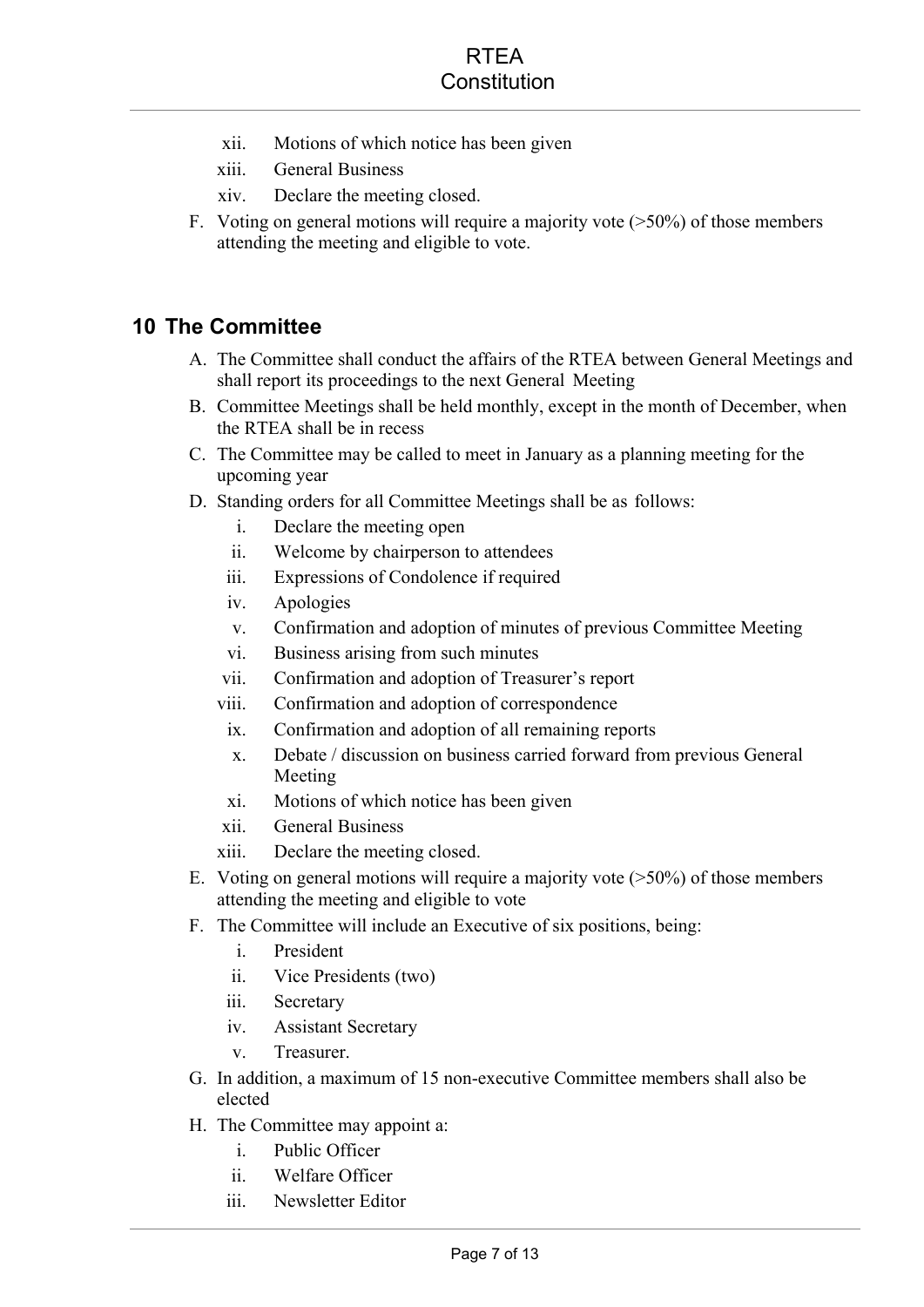- iv. Social Coordinator
- v. Web Administrator
- vi. Archivist
- vii. Returning Officer
- viii. Accounts Auditor
- ix. Any other position deemed to be necessary.
- I. The quorum for any Committee meeting shall be not less than five members, given that a minimum of three of those members shall be from the Executive
- J. In line with section 6, Committee Meetings may be conducted from one or more locations and by whatever technology is approved.

## <span id="page-7-0"></span>**11 Election of Committee members**

- A. Nominations of candidates for election as office-bearers or as ordinary Committee members must:
	- i. be made in writing, signed by two members and accompanied by the written consent of the candidate (which may be endorsed on the form of the nomination) and
	- ii. be delivered to the Secretary at least seven days before the date fixed for the holding of the Annual General Meeting at which the election is to take place.
- B. If insufficient nominations are received to fill all vacancies on the Committee, the candidates nominated are taken to be elected and further nominations may be received at the Annual General Meeting
- C. If insufficient further nominations are received, any vacant position remaining on the Committee is taken to be a casual vacancy
- D. If the number of nominations received is equal to the number of vacancies to be filled, the persons nominated are taken to be elected
- E. If the number of nominations received exceeds the number of vacancies to be filled, a ballot shall be held
- F. The ballot for the election of office-bearers and ordinary members of the Committee is to be conducted at the Annual General Meeting in any manner that the Committee directs
- G. A person nominated as a candidate for election as an office-bearer or as an ordinary Committee member must have been a member for at least three months.

## <span id="page-7-1"></span>**12 Duties of Officers**

#### **A. President**

- i. Preside at all meetings when conveniently possible
- ii. Have a good understanding of the RTEA's Constitution and by-laws
- iii. Ensure that all correspondence is communicated to the members
- iv. Ensure that information requested is promptly submitted and that all correspondence is attended to
- v. Ensure that the Committee adhere to the proposed action plans and goals of the membership
- vi. Serve as the RTEA's representative in the community and attend functions at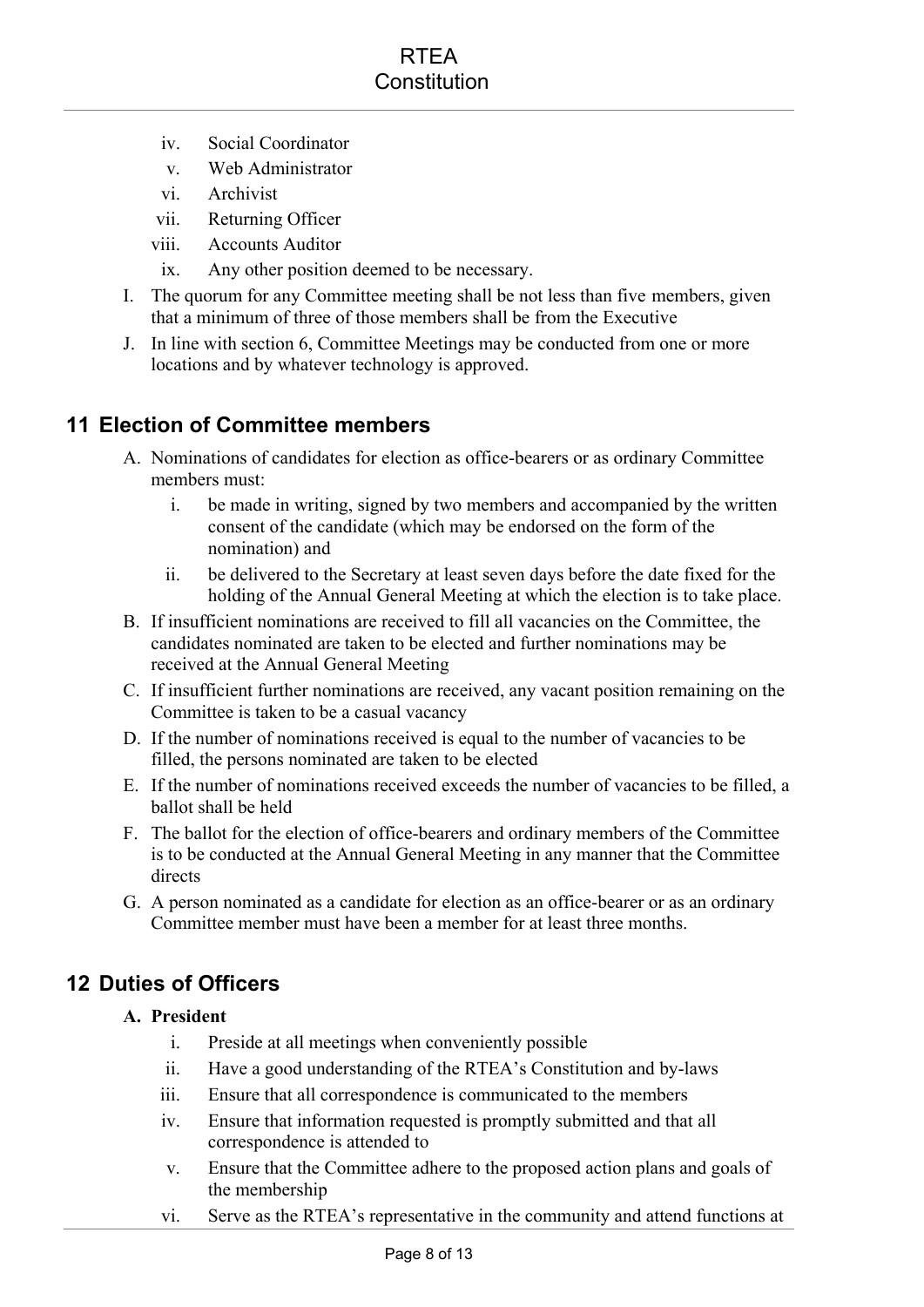which the RTEA is to be represented.

#### **B. Vice President (Two Positions)**

- i. Under the direction of the President, perform duties as can be reasonably expected
- ii. Act as President in the President's absence.

#### **C. Secretary**

- i. Convene and attend all meetings when conveniently possible and take, or arrange for effective recording of, all minutes of business transacted thereat, and record same in an appropriate minute book or in an approved digital format
- ii. Ensure safe custody of all books and documents as are necessary for the maintenance of proper records of the proceedings of all meetings and maintain an asset register. The aforementioned records may be stored in an approved digital format
- iii. Ensure an accurate and current record of the names and addresses of all members, together with all relevant membership data, is maintained
- iv. Ensure that a list of members' names is available on the RTEA's website
- v. For any member without access to the RTEA website and who requests a list of current RTEA members, mail such list by post a maximum of once per year
- vi. Perform such duties as can be reasonably expected under the direction of the **Committee**
- vii. Prepare and submit periodical reports on RTEA activities to the Committee as required
- viii. Attend to all correspondence for the RTEA
- ix. Ensure that a record of members' attendance at all meetings is collected and stored in hard copy and/or digital format.

#### **D. Assistant Secretary**

- i. perform such duties as can be reasonably expected under the direction of the Secretary
- ii. Act as Secretary in the Secretary's absence.

#### **E. Treasurer**

- i. Collect all monies on account of the RTEA's activities. [Note: any receipt issued by this officer shall be sufficient discharge of payment and liability]
- ii. Keep comprehensive and up-to-date financial records
- iii. Pay all monies received into the appropriate financial account as early as is reasonably convenient
- iv. Be responsible for making all payments. [Note: two members of the Executive must approve all financial transactions]
- v. Ensure that all financial records are readily available to the duly appointed Auditor/s and to the Committee if requested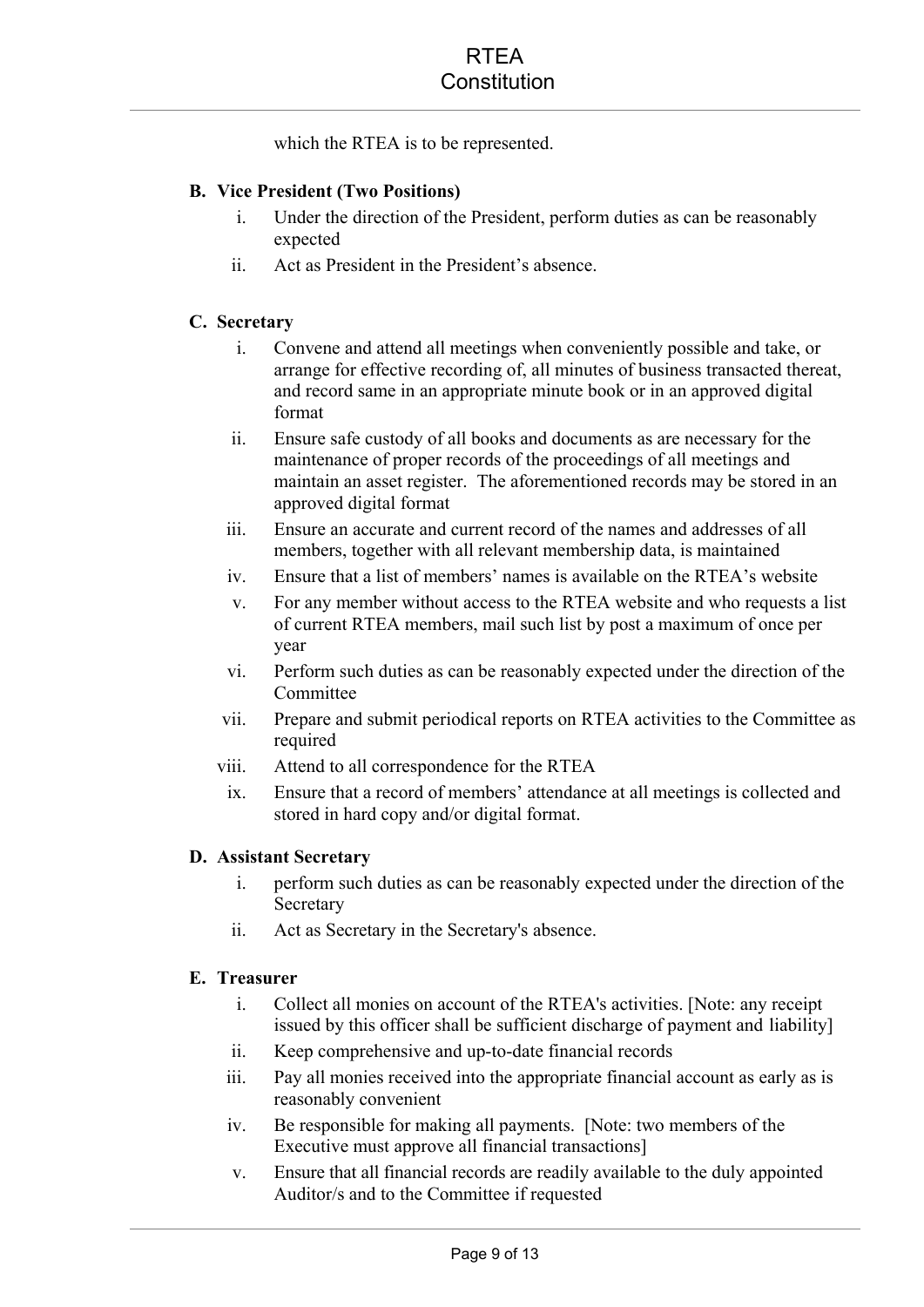- vi. Submit a statement of finances to all General Meetings and Committee Meetings. [Note: this information may be presented in digital format]
- vii. As early as possible, alert the President or other Executive officer of the Committee of any matters considered to be of significant financial consequence to the RTEA.

#### **F. Non-Executive Committee Members**

- i. Attend Committee Meetings as required and as conveniently possible
- ii. Assist the Secretary, when convenient, in the production and distribution of Newsletters, notices of meetings, etc
- iii. Perform such duties as can be reasonably expected under the direction of the Executive.

## <span id="page-9-0"></span>**13 Casual Vacancies**

- A. A casual vacancy occurs when any Committee member's position becomes vacant during their elected term
- B. When a vacancy occurs for an Executive position**,** the Committee will take action to fill the casual vacancy
- C. Filling of casual vacancies in non-Executive positions is at the discretion of the Committee
- D. The filling of a casual vacancy when that vacancy occurs within two months before the annual election of officer bearers is at the discretion of the Committee
- E. When a casual vacancy occurs, the Secretary or a nominee appointed by the Executive will notify members digitally or by post
- F. A casual vacancy notification must occur at least two weeks before the Committee convenes to fill the casual vacancy
- G. The Secretary or nominee will only seek nominations from members of the Committee to fill Executive positions
- H. If there is a decision to fill a casual vacancy, nominations will occur over a one-week period which shall end at least one week before the Committee convenes
- I. The nomination must have a mover and seconder and have the consent of the nominee.

## <span id="page-9-1"></span>**14 Proxy votes not permitted**

Proxy voting must not be undertaken at or in respect of any Meeting.

## <span id="page-9-2"></span>**15 Postal or digital ballots**

- A. The RTEA may hold a postal or digital ballot (as the Committee determines) to determine any issue or proposal
- B. A postal or digital ballot is to be conducted in accordance with Schedule 3 to the Regulation.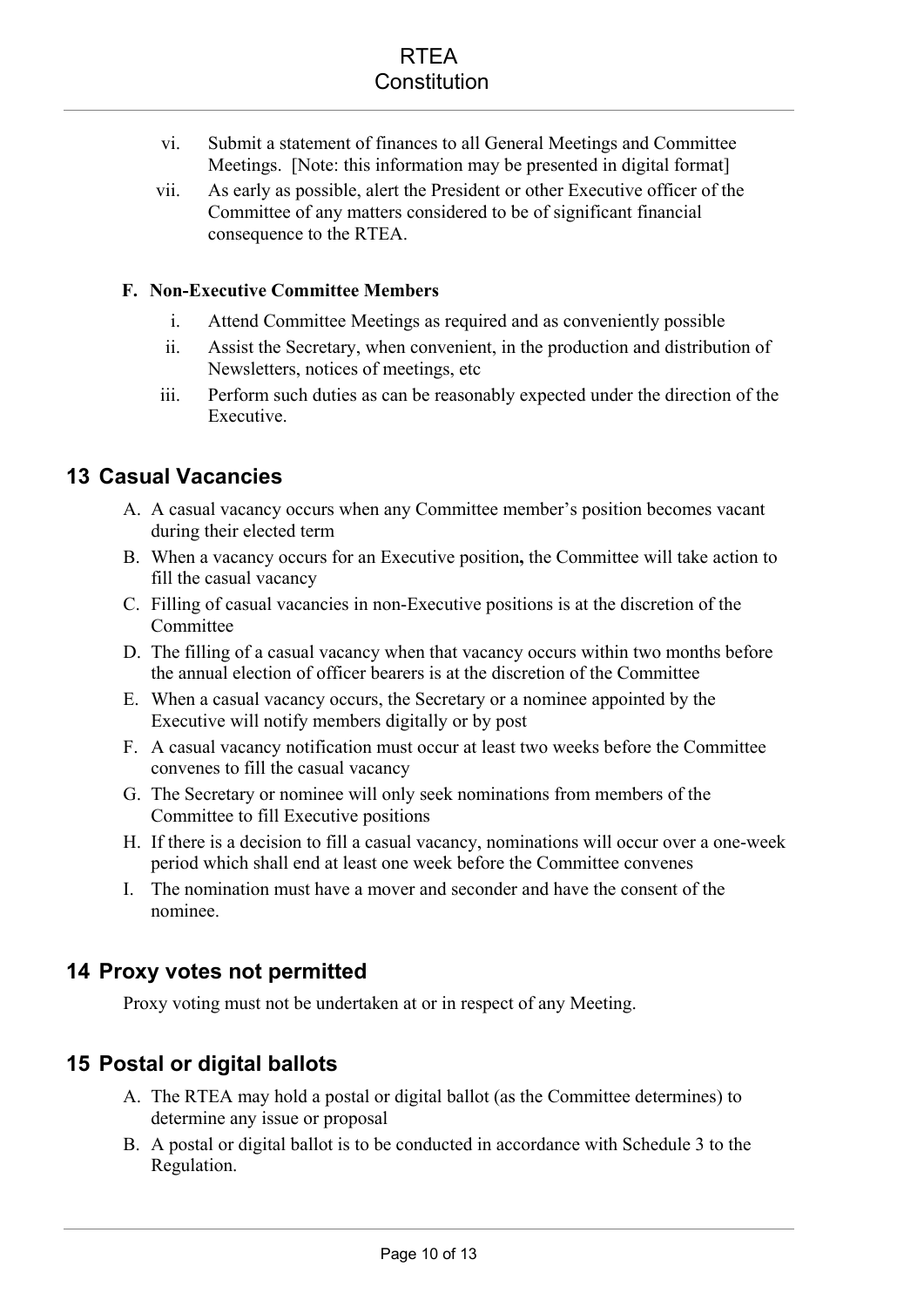## <span id="page-10-0"></span>**Part IV Miscellaneous**

## <span id="page-10-1"></span>**16 Business and Financial Year**

The business and financial year of the RTEA shall commence on the first day of January and end on the thirty first day of December each year.

## <span id="page-10-2"></span>**17 Chairing of Meetings**

- A. In the absence of the President, a Vice President shall preside
- B. In the absence of the President and both Vice Presidents, the meeting shall elect a Chairperson for that meeting
- C. The Chairperson shall have a casting vote when necessary
- D. The President shall be an ex-officio member of all sub-committees
- E. The Chairperson has the power to suspend from a meeting any member who disrupts the business of the RTEA and ask that member to vacate the meeting
- F. In the event of their refusal, the Chair may call on that member to show cause why they should not be dealt with under subsection 17G
- G. Where it appears that a member has acted against the interests of the RTEA, it shall be the duty of the Chair to call upon such member to explain their action, and, in the event of a satisfactory explanation not being received, the Committee may expel such member from the RTEA and there shall be no refund made of their membership joining fee.

## <span id="page-10-3"></span>**18 Dissolution of the RTEA**

If it is desired to wind up the RTEA, a notice of motion must be given, which will be dealt with by a Special General Meeting.

## <span id="page-10-4"></span>**19 Distribution of property on winding up of the RTEA**

- A. Subject to the Act and the Regulations, in a winding up of the RTEA, any surplus property of the RTEA is to be transferred to another organisation with similar objectives and which is not carried on for the profit or gain of its individual members
- B. In this section, a reference to the surplus property of the RTEA is a reference to that property remaining after satisfaction of the debts and liabilities and payment of the costs, charges and expenses of the winding up of the RTEA
- C. The Committee hereby nominates the Combined Pensioners and Superannuants Association (CPSA) or, in the event of the winding up of the CPSA, or its amalgamation or merger with another body, a Non-Profit Association with similar objectives as the RTEA to receive the transferred assets upon the winding up of the **RTEA**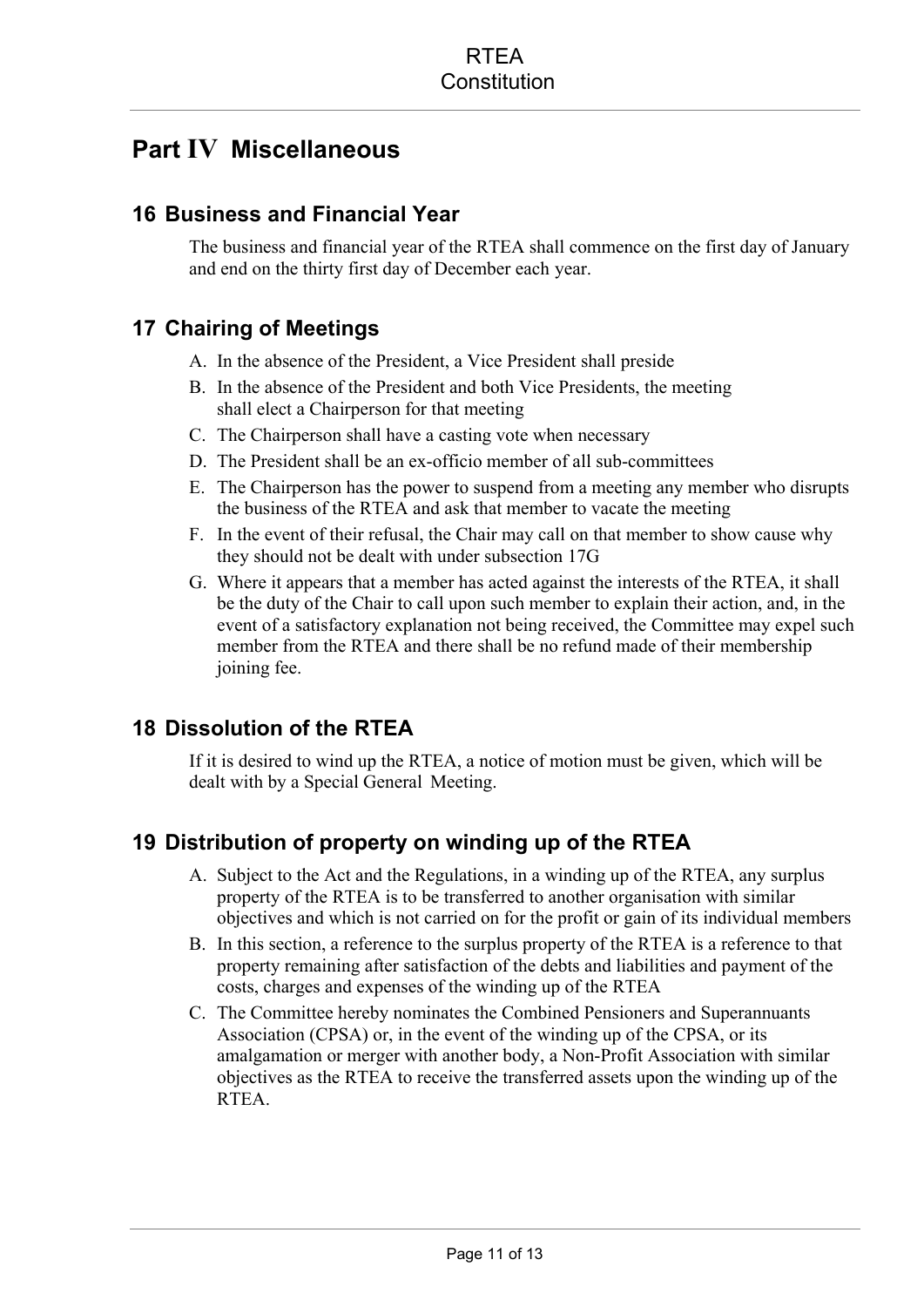## <span id="page-11-0"></span>**20 Change of name, objectives and constitution**

An application for registration of a change in the RTEA's name, objectives or Constitution in accordance with section 10 of the Act is to be made by the Public Officer, or a Committee member, to the Department of Fair Trading if incorporated.

## <span id="page-11-1"></span>**21 RTEA is a non-profit association**

Subject to the Act and the Regulation, the RTEA must apply its funds and assets solely in pursuance of the objectives of the RTEA and must not conduct its affairs so as to provide a pecuniary gain for any of its members.

## <span id="page-11-2"></span>**22 Constitution**

- A. All members of the RTEA shall be entitled to have access to a current copy of the Constitution, and a copy shall be available for inspection at all RTEA meetings and will be available on the RTEA's web site
- B. The Constitution of the RTEA may only be amended or added to by a General Meeting under the following conditions:
	- i. Any proposed amendment to the Constitution shall be submitted in writing to the Secretary and shall be signed by both the mover and seconder
	- ii. Such motion shall be in the hands of the Secretary in time for all members to be duly notified of the proposed motion at least 14 days prior to the meeting at which the motion is to be presented and
	- iii. A mover and seconder must be in attendance at the meeting or the motion shall lapse.
- C. Voting on a change to the Constitution will require a majority vote of at least seventy five percent (>75%) of those members attending the meeting and eligible to vote.

## <span id="page-11-3"></span>**23 Charitable Donations**

- A. The Committee may put forward to a General Meeting a recommendation for a charitable donation consistent with subsection 23B
- B. A recommendation for a charitable donation must not, if approved, compromise the RTEA's financial well-being.

## <span id="page-11-4"></span>**24 Honorariums**

- A. The Committee may approve honorarium payments to nominated members of the Committee consistent with subsections 24B and 24C
- B. An honorarium is payable when a Committee member undertakes a specific service on behalf of the RTEA
- C. A recommendation for an honorarium payment must not, if approved, compromise the RTEA's financial well-being.